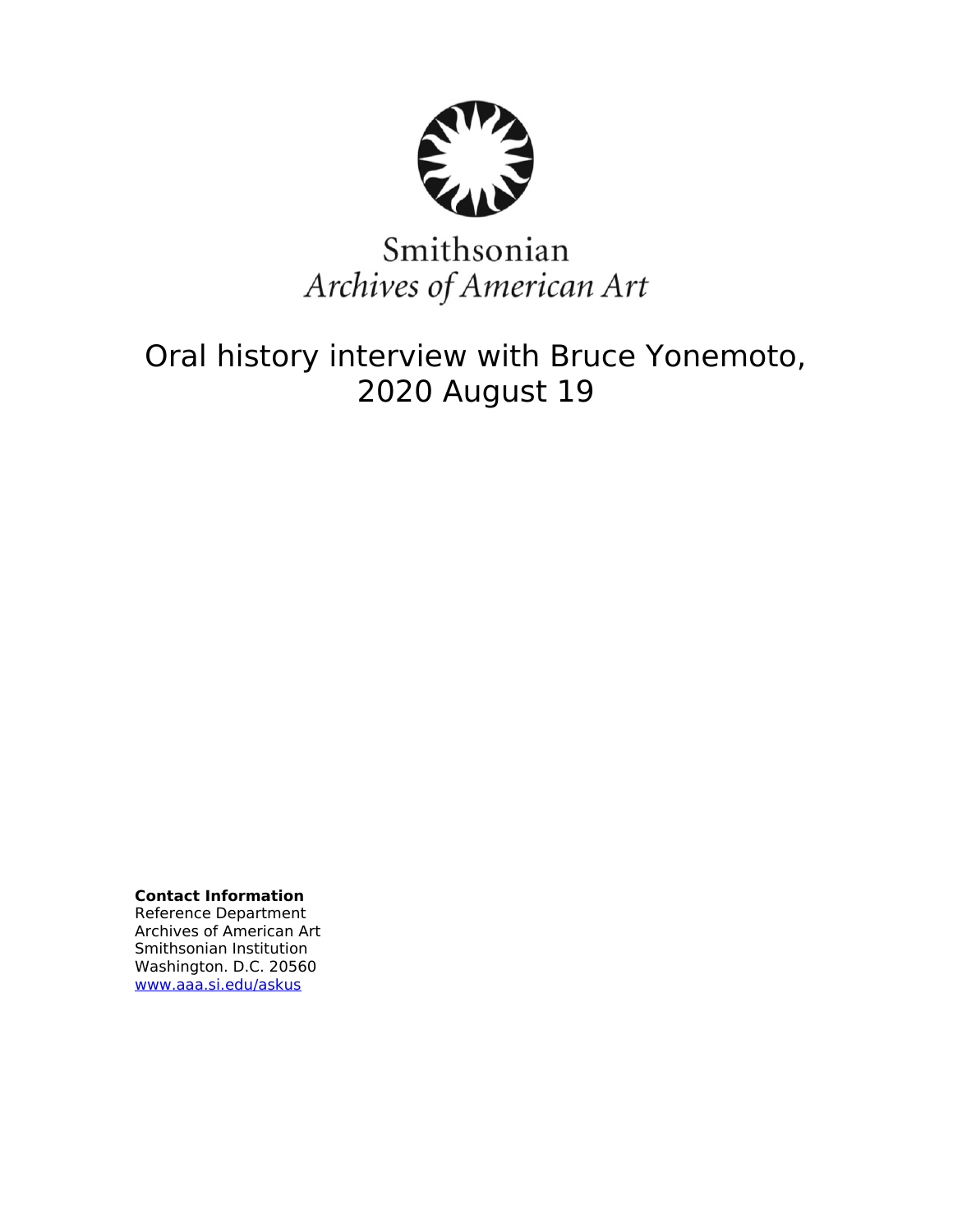### **Transcript**

#### **Preface**

The following oral history transcript is the result of a recorded interview with Bruce Yonemoto on August 19, 2020. The interview took place at Yonemoto's home in Crestline, California, and was conducted by Ben Gillespie for the Archives of American Art, Smithsonian Institution. This interview is part of the Archives of American Art's Pandemic Oral History Project.

This transcript has been lightly edited for readability by the Archives of American Art. The reader should bear in mind that they are reading a transcript of spoken, rather than written, prose.

#### **Interview**

BEN GILLESPIE: This is Ben Gillespie interviewing Bruce Yonemoto at his home in Crestline California. It is August 19th, 2020 and this is a Smithsonian Institution Archives of American Art Pandemic Project. Bruce, could you tell me a little bit about how your life and your work have changed since March of this year?

BRUCE YONEMOTO: Well, you know, I do a lot of projects, uh, internationally. I travel and I actually do a production onsite in many of these other countries. And so I was working on two projects, um, one, uh, was in Mexico with, uh, Jaime Ashida. It was centered in, uh, Guadalajara and I was supposed to go down there and, uh, finish working on this project, uh, which focuses in on this, uh, black mirror that, uh, was, uh, actually first sort of owned by a, uh, Aztec priest, and, uh, supposedly he could see the future, um, in this mirror. And so somehow it made its way to England. And John Dee, who was, um, a consultant to Queen Elizabeth I, got ahold of the mirror and supposedly he was able to see the future in that mirror. And so, uh, he saw the, uh—the Spanish, uh, Armada being destroyed. So he alerted Queen Elizabeth, and so she knew that she would win the war even before it happened, I suppose.

So anyway, I'm working on a project where I will get this—this, uh, obsidian piece—[coughs] piece, which will be—the original, uh, black mirror was very tiny, but, uh, the ones I'm making are—are larger, sort of the size of a smaller flatscreen. And so I'll be making this sort of tap tapestry, uh, video installation out of that. But I obviously cannot go down there now. So, that's been put on hold. Although I'm continuing to, with the fabrication.

And then my other project, which I'm supp—was supposed to go to Vietnam this coming fall in October for this, uh, residency in Huế, uh, which focuses in—and I was focusing in on, uh, lacquer and, uh, which, uh, which is sort of a follow up on this project that I started in Japan, which, uh, which last year in September, I traveled with, uh, my collaborator, Eder Santos from Brazil. And, uh, and so I was trying to find some linkage between my father's family and my mother's family. And so my father's family is from the south, uh, Kinsai. Which is near Osaka, Wakayama.

And, uh, so, you know, I went there first and I did some research and I was initially sort of going to bring back some kind of sand because I—I did my graduate studies in Japan, uh, in the early '70s, and so I, uh, learned how to do this Japanese form of painting, which uses, uh, Iwa-enogu, or sand, and so I thought maybe I'll get sand from the south and the north.

And so after I found—I went to Wakayama, I found that they initially got the red color, you know, of the gates and things like that, Miyajima you might have seen those large gates that they have that extend into the ocean. And it's a red color, so the red lacquer color or—originally came from that area that my father's from. So I thought, "well, maybe, this sounds interesting." So then I went up to the northern part of Japan where my mother's family is from, which is Sendai. And I found that they had a lacquer tradition there, too. So I decided to concentrate on this idea of, uh, making, uh, Western objects and covering them with lacquer.

So I found that, uh, that laqu—they're, sort of, re-assessing the history of lacquer. And initially they thought that it all came from China, but now they're thinking that it probably started simultaneously in China, Japan, and Vietnam. So, uh, I was gonna go to Vietnam since they still have this sort of manufacturing tradition there, that, uh, that I would, uh, do a residency there. And so—and then I was supposed to have a show with, uh, the Quynh Galerie in Saigon in, uh, November. So that's all been, you know, sort of put on hold. Who knows if it will happen. And, uh, so, uh, that's how it affected, you know, my projects immediately, so. Yeah.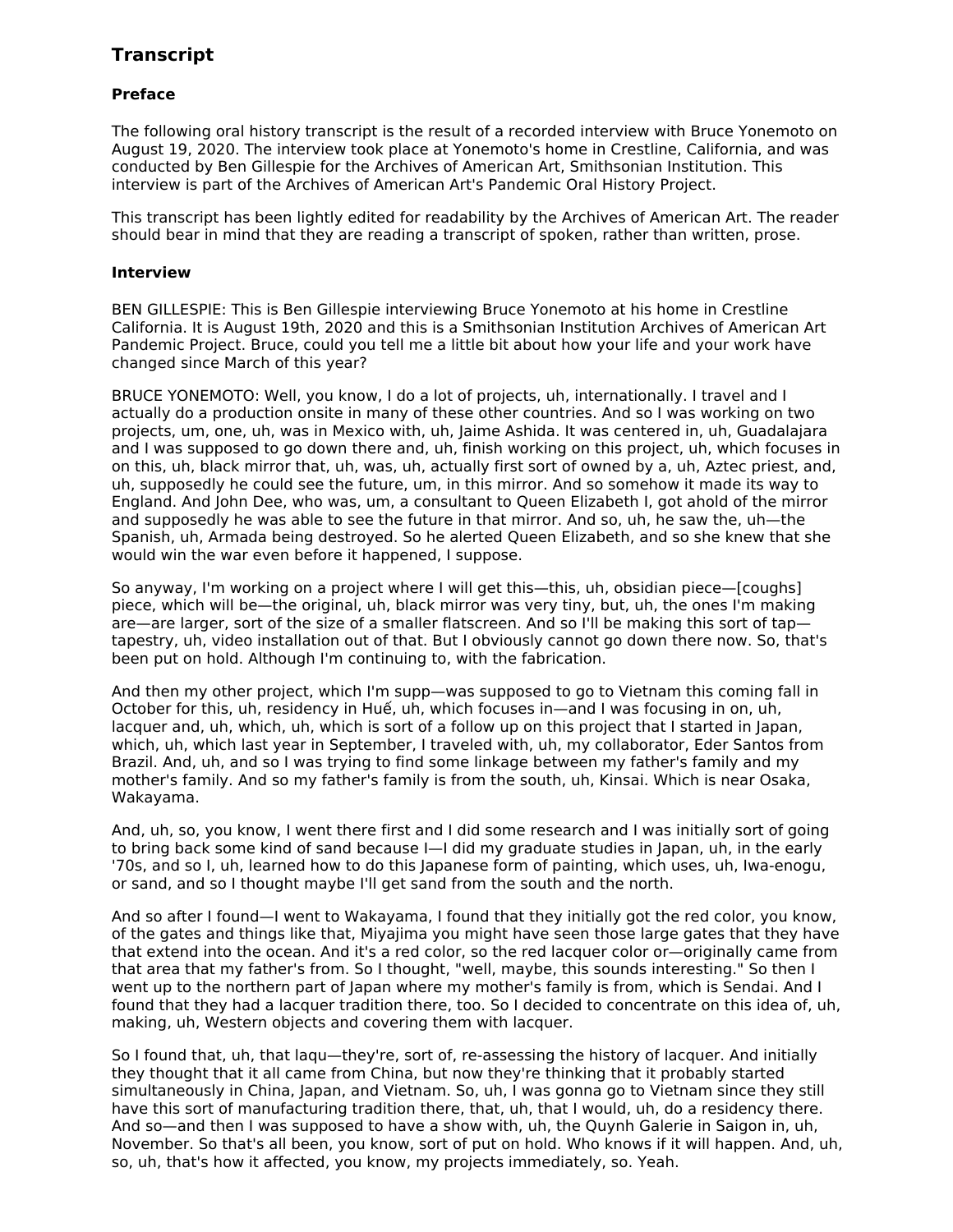#### [00:05:04]

BEN GILLESPIE: And—and are you finding that given, you know, delays in fabrication or, um, the —just bringing these projects together during quarantine, is your conception of them changing? Are you, um, shifting ideas? Is there something that the pandemic has—has altered or evolved in your mind about them?

BRUCE YONEMOTO: Well, you know, it—it's true, I've sort of—as we all do, I think we try to hold on to the possibility that things that will return to, quote, "normal." But, uh, of course, we don't know what normal will be and if the art world will continue to be as it is. I'm hoping that—that things will change after November and perhaps, you know, things will be jumpstarted from the past. Let's say things like the NEA [National Endowment for the Arts] and things like that, which, of course I feel—which was—which was—I was very much a part of in terms of funding and also being on panels and things like this. And, uh, so I feel that that movement or that government sort of sponsored, uh, arts support system created a lot of art that we have today. And—and many of the artists that are—are doing well today be they Black, or performance artists, or whoever, uh, started their careers under these organizations. So I—I'm hoping that, uh, things may change that way.

But back to your question, uh, I'm still sort of holding onto the idea that perhaps we'll—I'll be able to travel, uh, maybe in a year, year and a half or so. And, uh, and maybe see through some of these, uh, projects, because I, you know, I've invested a lot of time and I—and I really think they're very strong. So I would like to. But if not, I mean, I'm already thinking about other projects. And—and, uh, and—and sort of, uh, fabricating them or putting them together here in my studio in Crestline, so, uh. Yeah, I mean, that's my situation now, you know.

I'm also working on putting my archives together because, you know, I'm at that time of my life where, uh, where I have to think about things like that, too. So I've been working on that. And so I've been busy. Yeah, yeah.

BEN GILLESPIE: Well—So thinking about your archives and, um, also the going to the places where your parents were from and your projects that are dealing with those ideas of origins, and prophecy, and the black obsidian, um, is your notion of home changing now that you're a little bit more confined in movement? Do you find a different sense of rootedness, um? And, um, the way that you negotiate that with the temporal bounds of thinking about those big questions of origins, as well as what it's possible to see coming down the road?

BRUCE YONEMOTO: Well, to tell the truth [laughs], if the elections go badly, uh, I have been thinking about perhaps trying to go somewhere else. I mean, when Reagan was our president, I —I—that's when I did my graduate studies, you know, in Japan, because I just wanted to leave the country. So, in many ways, uh, I think that this could go from bad to worse. I mean, so I—I'm —I'm thinking about that escape route.

But—but you're right, I mean, uh, one of the things—I mean, I'm a native Californian, so it's very difficult for me to—to leave California. And, uh, so that's why I've always been centered here, uh. And of course, California, in terms of the art world, is Los Angeles. So that's why I'm here. But, uh, uh—I, you know, I—I am thinking about the future and—and, uh, uh, what could be. But, uh, you know, I also teach too, so that's another thing. I—I'm continue—continuing my, uh, teaching at UC Irvine. So, uh, that's another thing that sort of keeps me here.

But, uh—uh, I—I am thinking about, uh, perhaps relocating something or at least spending some time in other places and things like that. Just to see what that could be. I mean, I—I have lived abroad, of course, but not for any extended period of time. So, you know, I, uh. I don't know if that answers your question, but, yeah. Yeah.

#### [00:09:54]

BEN GILLESPIE: Well, um, I guess also thinking about your archive and your video work in particular [cross talk], um, I was interested in what you—what you make of the way that video now absolutely dominates everything that's going on for us. Um, you know, thinking about the way in which mass media conditions our responses to trauma and, um—

#### BRUCE YONEMOTO: Yeah.

BEN GILLESPIE: —make sense of dissent in the world. How are you navigating that, um? A world on Zoom, teaching on Zoom? Um—It seems like those questions are even more urgent today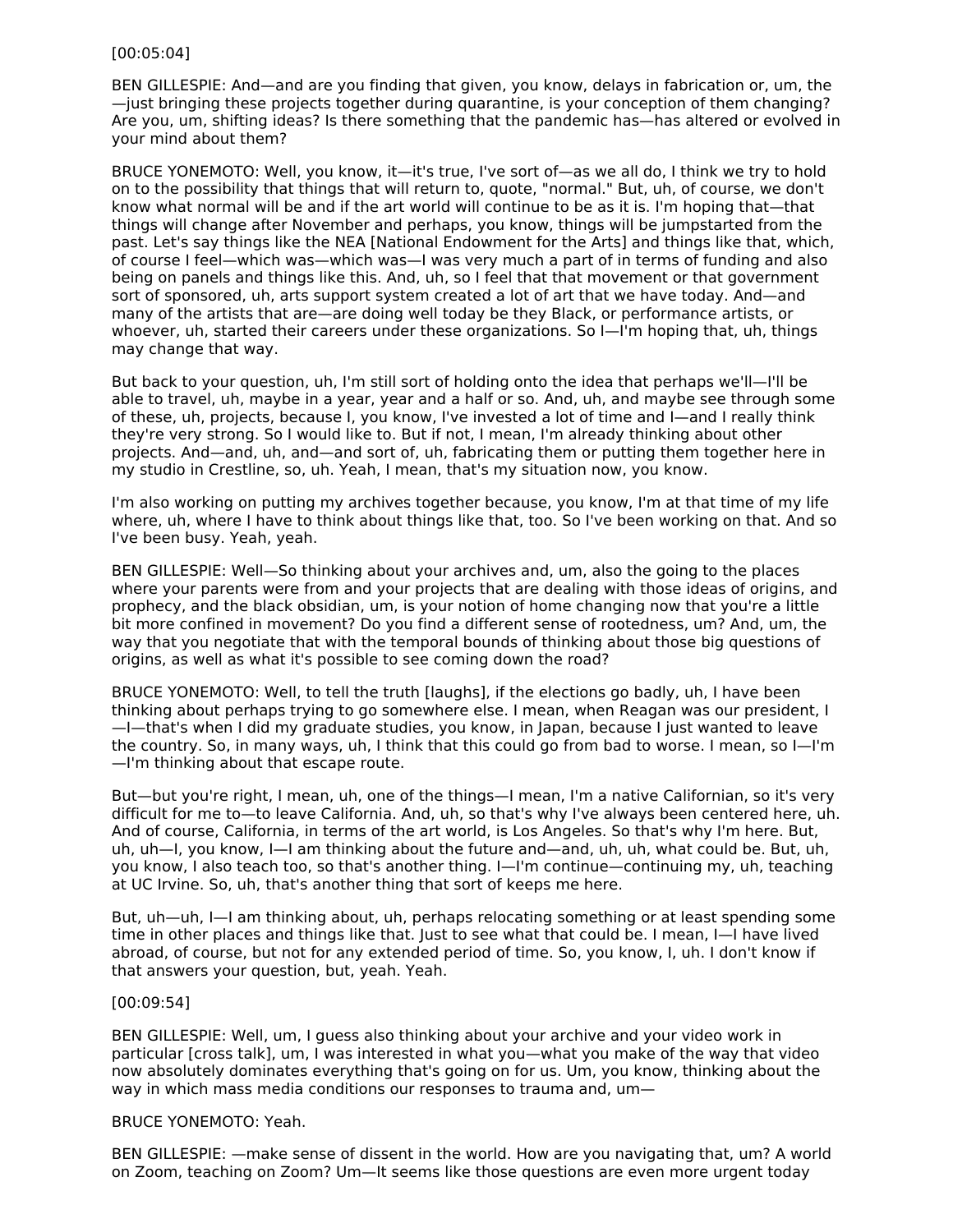than they've ever been.

BRUCE YONEMOTO: Yes, I—I—I agree completely that, of course, everything is moving to the online formats and—and I—that's what I've been trying to implement that UCI for the last five years is to create this digital filmmaking program, which I think is—is very popular. We have a minor now, and—and it's, uh, it's very successful. And I just feel that there are those, I hate to say it but, straight white men who are—are just sort of closed, and—and they just cannot move forward. And so, uh, I'm having to struggle with that.

But, uh, I think that things are looking up. I mean, and that's another thing about my practice is that, uh, it's true, I—I think that video—that people want video, uh, material now. And so I have —I'm very busy with shows and things like that. I mean, I'm having a—a show in Manila right now. It's not video, but it's digital photography, which they printed there and— And they're excited about that. Of course, I can't go there, but, uh, they want, you know, some video material to show their collectors or—or things like this. I mean to show my everyday life or introduce me and things like this. And so, uh, that's happening.

And then I—this, uh, last July 4th, I was involved with In Plain Sight, which was this, uh, project, uh, I think it was the Creative Capital project. And—and, uh Cassils with—these two artists, Cassils and, uh, rafa esparza, uh, put this together. They're Los Angeles based, and, uh, they put this, uh, project with skywriting, um, of these—these, uh, terms in the sky for all to see. And it was very politicized. It was course around the time of Black Lives Matter and things like this. And so, uh, they asked me to put, uh, together a, uh, a phrase that they put up in the sky. And so that was a big project.

And you know, I mean, these things all have to be organized anyway through e-mail and things like this, so, uh, I guess that that's how that came a—you know, that came through. And actually —it—actually we were lucky because we were able to meet in person right before the lockdown. So, uh, we had that to start with and then we were able to follow through with, uh—uh, with the project. And then, uh—what are the projects?

I had a project in—in, uh, shown in—in, uh, with, uh, LACMA, Los Angeles County Museum of Art, with the Yuz Museum in—in Shanghai. And so they wanted material too. They wanted some kind of interview material, things like that. And so I put that together and sent that. And, uh, and I'm in discussion—and then, of course, we had this Kappa screening, which, uh, the Mike Kelley Foundation sponsored. And, uh, so we—I had an interview with Andrea Lissoni, who was at the Tate, and we curated my retrospective there. And then he has moved to, uh, Munich now as the director—artistic director there. So that was—that was fun and interesting, but I—I—and then also now I'm in discussions about a, uh, probably it looks like it'll probably be an online retrospective anthology, uh, film for him.

So, I—in some ways, I guess because I make videos, you know, it is, uh—uh, a way, you know, to actually disseminate art works you see very easily. So, I mean, I think sculpture probably has the most difficult task ahead, because they need space in galleries and museums, and—and I'm not sure what's going to happen with that. So, uh, I think painting, digital material, uh, photography of course, uh, will all be able to persist, you know, online. But uh, you know, until we are able to meet in person.

And I'd also like to bring up, you know, this—I—I think I discussed maybe with the Yuz Museum, but Nam June Paik, uh, always looked at his work as viral or even as a virus. And so, he looked at his work as sort of infiltrating some system and then sort of breaking it down, changing it. And so I think that in some ways, you know, the virus perhaps could be a pop—you could look at it in a positive way, to change things, you know, and—and to—and to bring something new to—to fore. So, I think that, uh, I think we're going to have to change the way we look at things. And—and, uh, you know, I'm up for that, yeah.

#### [00:15:35]

BEN GILLESPIE: Well, I was wondering, um, what—would you mind sharing the phrase that you selected for In Plain Sight?

BRUCE YONEMOTO: Uh—"It's not of skin or color." And it was a, uh, it was a phrase that was, uh, quoted, uh, from a speech that Daniel—Senator Daniel Inouye of Hawaii made at the 75th anniversary of Pearl Harbor. And, of course, he was a senator from, uh, Hawaii, and he was part of the 442nd, which was the, uh, regiment, the most decorated regiment, in, uh, in American history and uh, for its size and, uh, number. And, uh, so, uh, but that—I found through research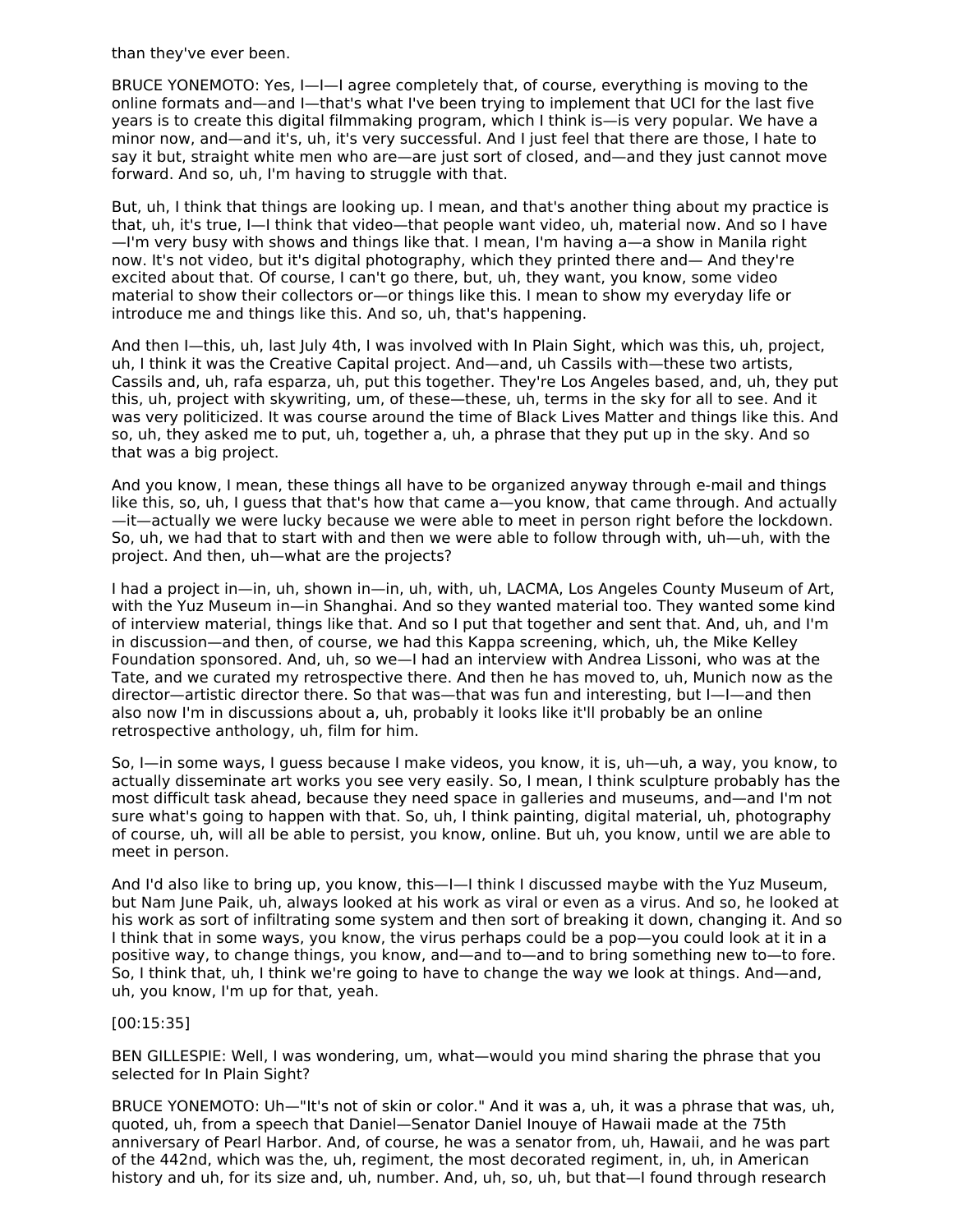that even though he said that in this speech, it was—it was sort of, uh, it was paraphrasing, uh, FDR and, uh, which he was giving this speech, you know, which, uh, when he formed the 442nd he actually had to—to make it a presidential decree or something. But, uh, but, because, you know, the Japanese Americans were put in camps, and so, uh, consequently, uh—but it seems somewhat disingenuous because, of course, he was the one who signed the, uh, the, uh, bill, or or the order, to incarcerate all of the Japanese Americans, including all of my, uh, relatives and family, so, uh.

You know, it's—it's weird, but—but I think that the Japanese Americans at that time, you know, including Daniel Inouye, and my parents, for that matter, uh, believed in the United States and that we could, uh, continue, you know, to be a free nation and things like that. But, you know, with this Black Lives Matter and things like that coming forward it's—it's interesting to see how endemic, uh, you know, slavery and—and these sort of prejudices are ingrained. Are—are—are very basic to our Constitution even. So, uh, it's like an original sin and, uh, for us to get over that is going to be difficult, I think. Yeah.

BEN GILLESPIE: And are there any phrases or works in your mind that really stand out for within this year? I mean, thinking of that phrase from Plain Sight, or is there something else, um, that you think would be important thinking about, you know, researchers or artists 50 years from now? Is there something that seems in your mind as, um, I don't want to say encapsulates, that sounds like too big of a word—

#### BRUCE YONEMOTO: [Laughs.]

BEN GILLESPIE: —but something that feels really poignant in 2020?

BRUCE YONEMOTO: In 2020, let's see. I have to think about that, uh. Yeah, that's sort of—of course I've been watching the Democratic Convention and I—I don't think I can watch the Republican, but, um, of course we want everybody to vote and to go on to the polls and to, uh, really defeat this—this, uh, sickness that has happened to our country. So, I mean, it's—it's—I think that that's probably, uh, what's on my mind right now is—is—is for everybody to, uh, cast their ballot. And—and to, uh, change to make—to help our society change and move forward. I hope, you know. Yeah.

BEN GILLESPIE: Yeah—Well to, um, just to wrap up here, I guess, um, the other question I had in mind is, how are you caring for yourself at this time? How are you, um, taking care of your loved ones and, um, feeling safe, secure, and as healthy as you can?

BRUCE YONEMOTO: Well, I—I mean, I'm glad that our university has decided to stay remote. And, uh, I can't believe that so many universities are going back to school. I—I know that there are private universities that are having a very, very difficult time because their, uh, faculty's salaries are based on tuition. And so, it's—it's impossible for them to continue in many ways unless they have the students on campus. But, uh, I'm not sure somewhere like Vassar, which can create a bubble, you know, uh. I think it's impossible for a large university, such as University of California, or—or any of the, uh, large universities across the nation. So, it's—it's, uh —I think that that is good.

#### [00:20:40]

And, um—and also, you know, of course I'm—that's one of the reasons why I moved out of Los Angeles. I had a studio there, that—that I was renting, but I, uh, let it go because I, of course, was never there. And I, uh, and anyway if even if I was there, there's nothing else to do but maybe take—get takeout food from my favorite restaurants or something like that. But, uh—uh, it's—it's just impossible. So that's one of the reasons why I'm up here in this—in this mountain community of Crestline, because there's very few people and, uh, and so you could socially distance very easily. I mean, I have a few friends up here that I see and, uh, but, you know, it's sort of solitary.

But I think that artists in many ways are—are ready for that, because of course we—we work have to work on our own and—and, uh, and in isolation in many—in many cases. And that's a plus. And so, uh, I think that, uh, you know, just room to think and things like that. So, I think that, uh—but, of course, if we don't talk for years and years, who knows, you know, what will happen? I mean, we may all just go crazy or something.

BEN GILLESPIE: If we haven't already.